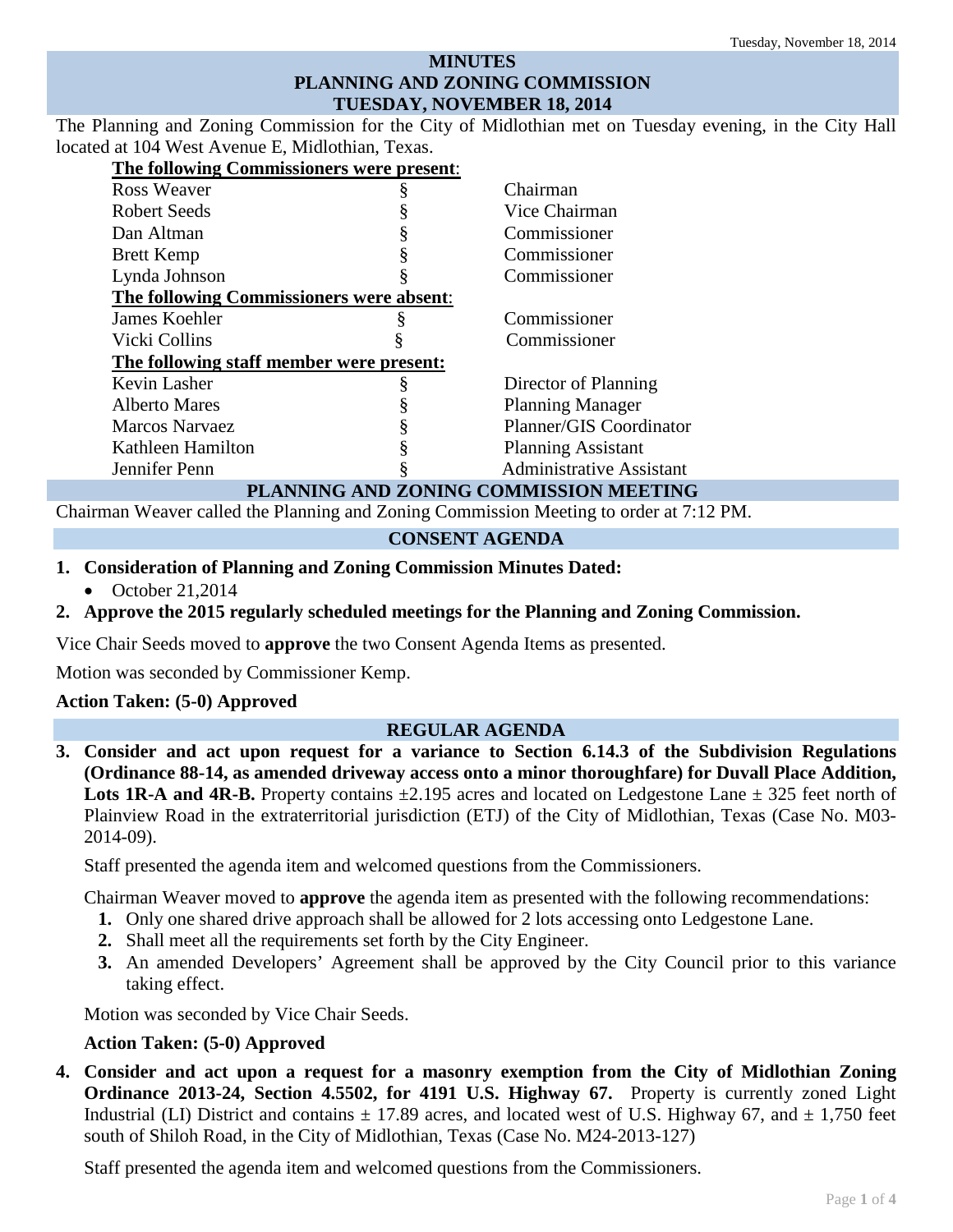Chairman Weaver moved to **approve** the agenda item as presented.

Motion was seconded by Commissioner Johnson.

## **Action Taken: (5-0) Approved**

### **PUBLIC HEARING**

**5. Consider and act upon a request for a Specific Use Permit (SUP) to allow a secondary dwelling unit on 430 South Clinton Lane.** Property currently contains 0.99 acres and is zoned Single Family Three (SF-3) District, being located west of South Clinton Lane Road,  $\pm$  375 feet of Cottonwood Drive, in the City of Midlothian, Texas (Case No. SUP 01-2014-06)

Staff presented the agenda item and welcomed questions from the Commissioners.

Vice Chair Seeds moved to **close the public hearing**.

Commissioner Altman seconded the motion.

**Action Taken: (5-0) Closed Public Hearing** Commissioner Seeds moved to **approve** this case with the following conditions:

- 1. Shall meet all the requirements of the City of Midlothian Zoning Ordinance, 2013-24, as amended, *Section 3.5700 (a).*
- 2. The living area of the secondary dwelling unit shall not exceed 860 square feet.
- 3. The non-living area of the secondary dwelling unit shall not exceed 590 square feet.

Motion was seconded by Commissioner Kemp.

### **Action Taken: (5-0) Approved**

**6. Conduct a public hearing to consider and act upon a rezone request to amend the City of Midlothian Zoning Ordinance 2013-24, as amended,** by rezoning ±33.29 acres from the current Agricultural (A) District to a Planned Development (PD) District for residential uses (single-family ±31.336 acres) and open spaces (**±**1.954 acres). Property is situated in the ASA Newton Survey, Abstract No. 802 and generally located at the intersection of F.M. 663 and Tower Road in the City of Midlothian, Texas. (Case No. Z18-2013-89)

Staff presented the agenda item and welcomed questions from the Commissioners.

Commissioner Altman moved to **close the public hearing**.

Motion was seconded by Vice Chair Seeds.

## **Action Taken: (5-0) Closed Public Hearing**

Chairman Weaver moved to **approve** this case with the following conditions:

- 1. Amend widening road from 22 feet with City participation or 20 feet without City participation.
- 2. Front Facing Garages only.
- 3. 7.5 foot easement with a 6-foot high masonry wall placed inside the 10-foot easement. On the private lot side, would be a 5-foot wide fence maintenance easement.

Motion was seconded by Vice Chair Seeds.

## **Action Taken: (5-0) Approved**

**8. Conduct a public hearing to consider and act upon a request to rezone ±1,170 acres (Diamond "J" Ranch) from the current Agricultural (A) District to Planned Development (PD) for residential uses (±913 acres of single family detached lots ranging from 5,250 to 10,400 square feet), nonresidential uses (commercial and light industrial uses including reservations) and open spaces.**  Property encompasses two  $(2)$  tracts: the north tract contains  $\pm 969$  acres being generally located north of U.S. Hwy 287 and east of Walnut Grove Road; and the south tract contains ±201 acres generally located south of the Southern Pacific Railroad and east and southeast of Plainview Road in the City of Midlothian, Texas (Case No. Z01-2014-05)

Staff presented this agenda item and welcomed questions from the Commissioners.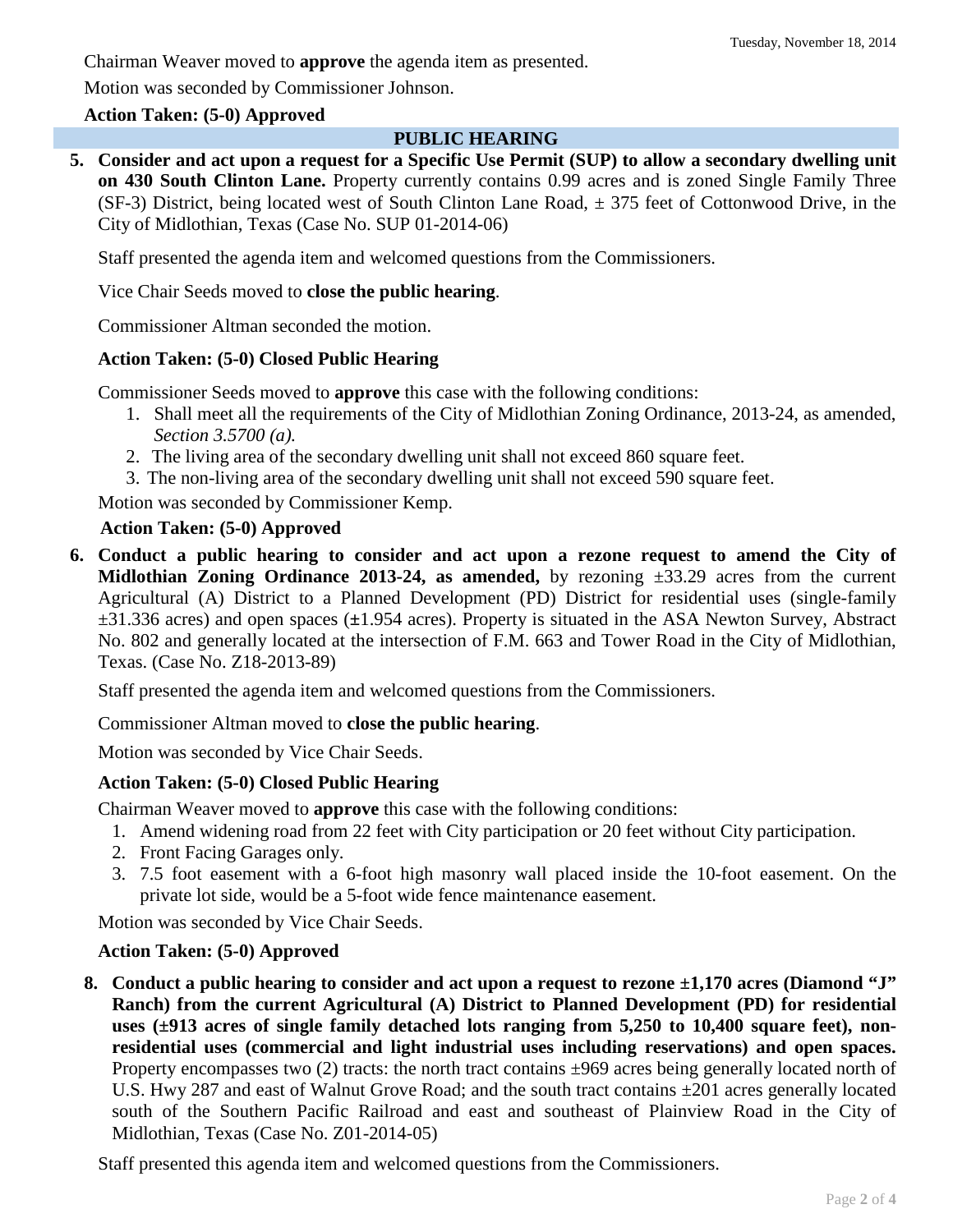The following spoke regarding this request:

- 1. Steve Gurrerro-1616 Walnut Grove Road Midlothian 76065
- 2. Ron Graham- 812 Cockrell Hill Road Ovilla 75154, owner of adjoining property to Diamond J
- 3. Carolyn Hayman- 3808 Cabeza de Vaca Circle, Midlothian 76065

Chairman Weaver moved to **close the public hearing.**

Motion was seconded by Vice Chair Seeds.

# **Action Taken: (5-0) Public Hearing Closed**

Chairman Weaver moved to **approve** this case with the following conditions:

- 1) Project phasing including timing of major amenities and major off-site improvements (Walnut Grove Road and Plainview Rd and bridge). (This could be part of the PD or part of the Development Agreement)
- 2) Off-site infrastructure funding (This can be tied into the Development Agreement and Financing Plan)
- 3) Due to the conceptual nature of the villages there will need to be a village specific site plan (preliminary plat) review and approval process established with final approval by City Council. This village site plan approval will need to occur prior to final platting to ensure conformance with the PD standards. (This process needs to be worked in the language of the PD).
- 4) Fire station location needs to be tied down and approved by the Fire Chief. (This could be part of the PD or the Development Agreement.)
- 5) The effective date of the PD ordinance needs to be timed with the approval of the Development Agreement and the Financing Plan. (This needs to be part of the language in the adopting ordinance of the PD)
- 6) Design Book needs to be adopted as part of the PD ordinance, not as Guidelines but as Standards. (This needs to be part of the language in the adopting ordinance of the PD)
- 7) A minimum residential unit size of 1,600 sf with at least 60% being minimum 1,750 sf (excluding the garage element) be applied to the minimum unit size permitted for those lots platted with a minimum lot width between 50 and 59 feet. An impervious coverage percentage of 65% or more will be required to accommodate this provision.
- 8) The additional details regarding residential design shall be required by establishing the following provisions:
	- a) No one architectural style may be repeated for a distance of four lots, either on the same side or opposite side of the street.
	- b) Minimum 90% Brick/ Stone Masonry Coverage per building elevation,
	- c) Side Entry or Rear Entry Garages shall be required for a minimum of 75% of housing units situated on a platted lot with a width greater than 60',
	- d) Single-family houses shall have façade step backs with a minimum 3 front wall planes stepping back a minimum of 2 feet from the adjoining wall plane on the same façade,
	- e) Residential roof pitches shall be 8:12 and comply with all other applicable building codes related to roofing,
	- f) A reduction of the residential front yard setback up to 10 feet may be permitted for porches that are at least 80 square feet in covered area, and
	- g) Any house plan not meeting all the architectural requirements found in this booklet requires approval from the Architectural Review Board.

Chairman Weaver moved to hear Agenda Item 8 before Agenda Item 7.